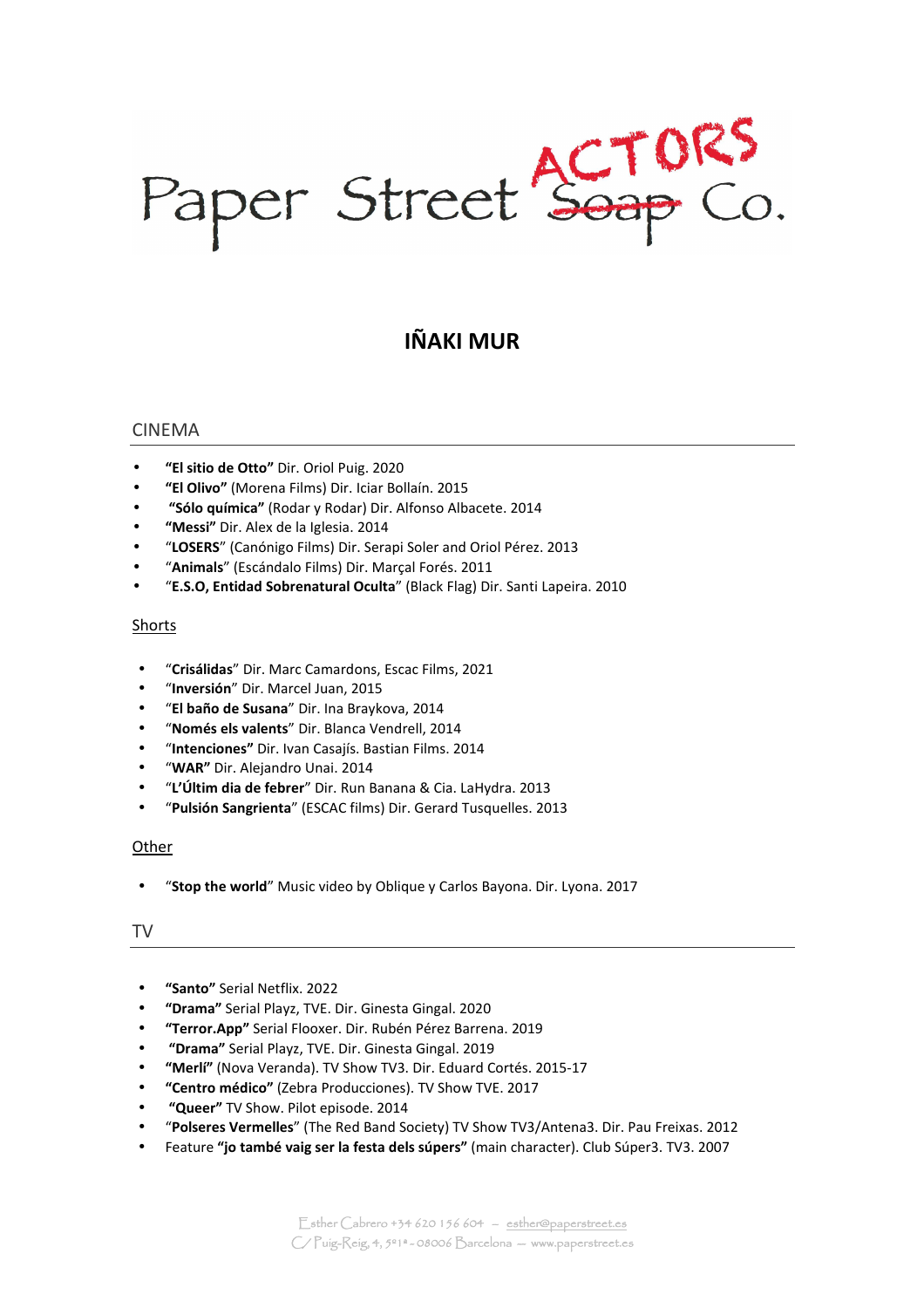## THEATRE

- **"El petit príncep"** Dir. Àngel Llàcer and Manu Guix. Sala Barts. 2021-22
- **"Pegados"** by Ferran González and Alicia Serrat. Dir. Alicia Serrat and Enric Cambray. El Terrat. Teatre Goya. 2020-21
- **"La Jaula de las locas"** by Jean Poiret. Dir. Àngel Llàcer and Manu Guix. Rialto Theatre. 2019-20
- • **"RENT"** de Jonathan Larson. Dir. Dani Anglès. Condal Theatre. 2019
- "**COMALA (a partir de Pedro Páramo, de Juan Rulfo)**" de Pau Miró. Almería Theatre. 2015
- "**Utilitat programada**" by Marc Rosich. Tantarantana Theatre. 2015
- "**3Efímers**" (Nau Ivanow, Barcelona) La Confiteria Theatre. 2013
- "**Espriu són 6**" (Festival Butaka Jove, Olesa) Cia. La Hydra. 2013
- "**L'Últim dia de febrer**" (Nau Ivanow, Barcelona) Cia. La Hydra. 2013
- "**El último día de febrero**" (Garaje Lumière, Madrid) Cia. La Hydra. 2012
- "**Sopa de pedres**" (Almería Theatre, Barcelona), Company Gataro. 2012

## **OTHER**

- Member of the theatre company **"La Hydra"**
- Member of musical band of **Súper 3 club** (SP3). 2007-2011

## AWARDS

- Nominated at the Premis Teatre Barcelona for "Pegados". 2021
- Nominated at the Premis de la Crítica de les Arts Escèniques for "Rent". 2020
- **Best Actor** for "Sanguine Craving" at Clujshorts International Short Festival, Romania. 2015
- **Best New Actor** for "Sanguine Craving" at FIDEC-Premios Claqueta. 2015

## TRAINING

#### **Acting**

Workshop Margolis Mehod by Kari Margolis, 2014 Camera workshop by Esteve Rovira, 2014 Drama workshop at Sala Beckett by Esteve Soler, 2014 Fiction workshop at Ateneu Barcelonés by Laia Aguilar, 2014 Workshop of acting at Frank Stein Studio by Pep Armengol, 2014 Workshop of Acting by Laura Jou (nowadays) Workshop of Acting by Agustí Villaronga Workshop of Acting by Luci Lennox (in English) Nancy Tuñón Studios Memory Musical Theatre School (2006-2011)

#### **Dancing - jazz**  Memory Musical Theatre School

**Classic dancing** 

Eulàlia Blasi School, by Eva Arqués (2011-2012)